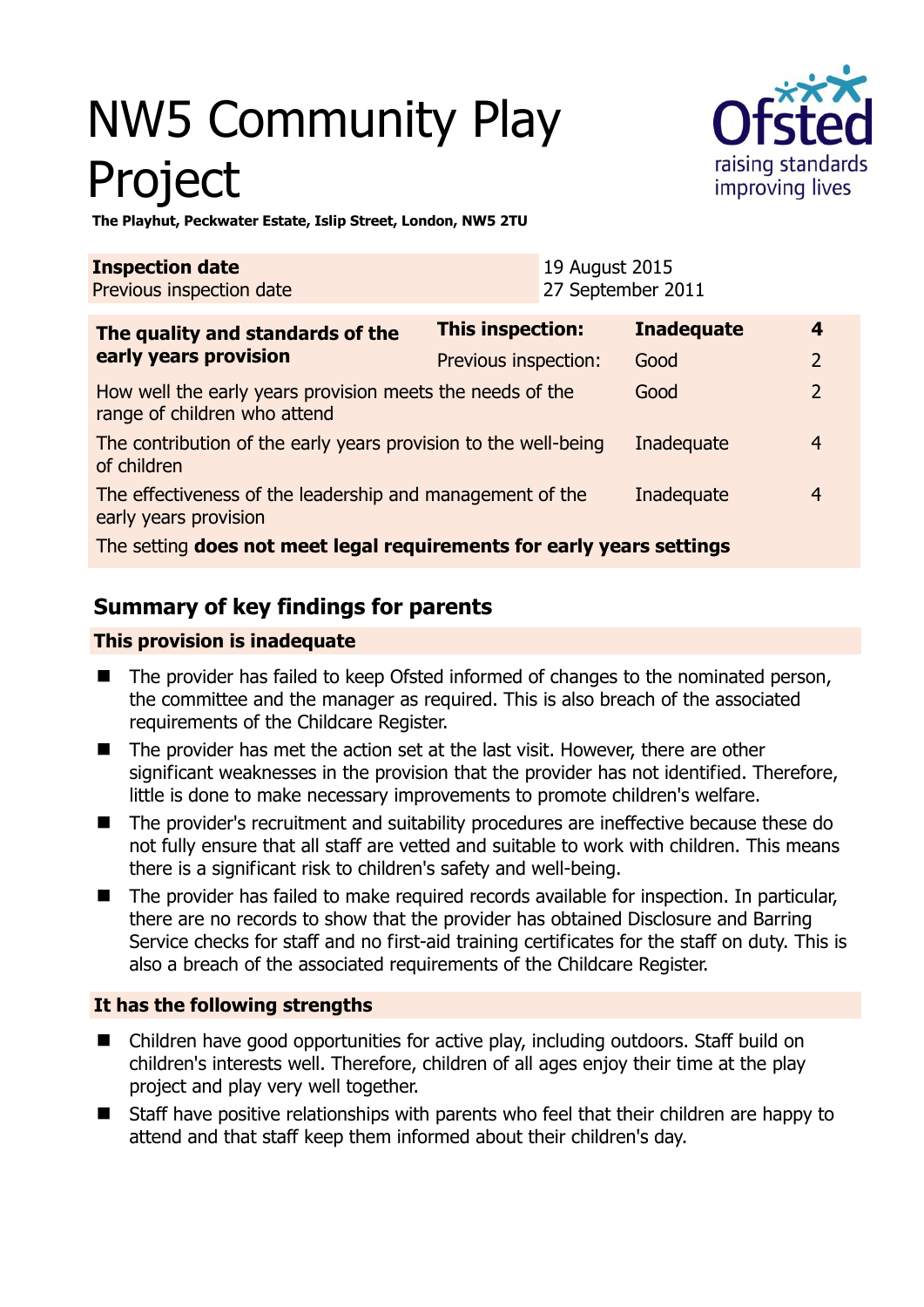## **What the setting needs to do to improve further**

#### **The provision is inadequate and Ofsted intends to take the following enforcement action:**

we will issue a welfare requirements notice, that requires the provider to:

obtain Disclosure and Barring Service checks for all staff working with children, to ensure children are cared for by suitable adults, and

keep a record of information regarding vetting checks that have been completed on staff, including staff qualifications, Disclosure and Barring Service reference numbers, the date disclosures were obtained and details of who obtained them

#### **To meet the requirements of the Early Years Foundation Stage the provider must:**

- $\blacksquare$  ensure staff know that they must disclose information if they live in the same household with someone who also lives or works there and is disqualified
- $\blacksquare$  ensure at least one person who has a current paediatric first aid certificate is on the premises and available at all times when children are present
- ensure records are easily accessible and available, with particular regard to staff suitability and first-aid qualifications.

#### **To further improve the quality of the early years provision the provider should:**

 improve self-evaluation systems to identify the weaknesses of the provision and to improve practice and outcomes for children.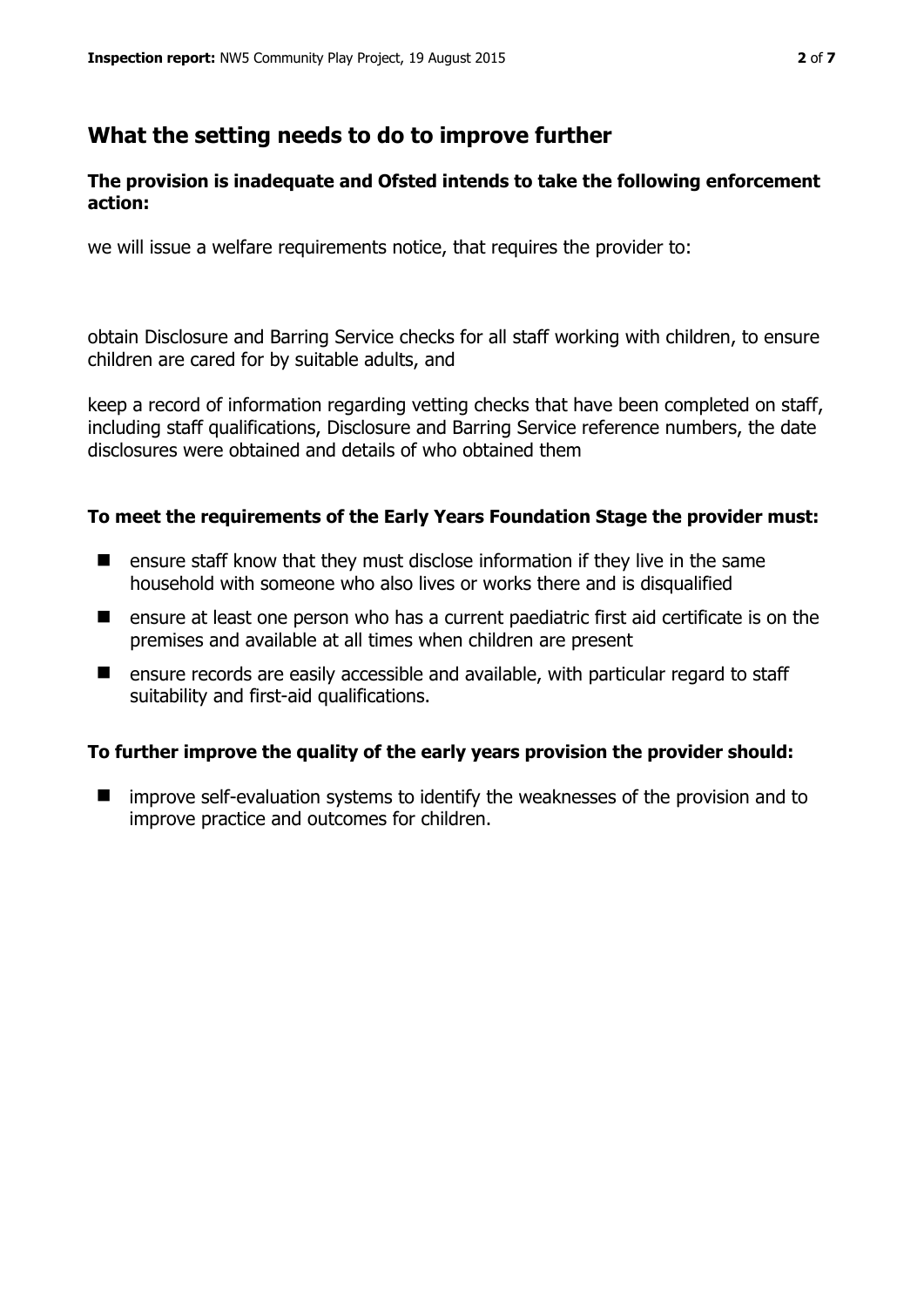#### **To meet the requirements of the Childcare Register the provider must:**

- **I** implement systems to ensure that the registered person and any persons working with children are suitable, including through obtaining a Disclosure and Barring Service check (compulsory part of the Childcare Register)
- ensure that at least one person who is caring for children has an appropriate first aid qualification (compulsory part of the Childcare Register)
- inform Ofsted of any changes to nominated persons and the manager of the childcare provision (compulsory part of the Childcare Register)
- ensure that at least one person who is caring for children has an appropriate first aid qualification (voluntary part of the Childcare Register)
- inform Ofsted of any changes to nominated persons and the manager of the childcare provision (voluntary part of the Childcare Register)
- **I** implement systems to ensure that the registered person and any persons working with children are suitable, including through obtaining a Disclosure and Barring Service check (voluntary part of the Childcare Register)
- $\blacksquare$  ensure that there is at least one person who has completed a qualification to a minimum of level 2 relevant to childcare (voluntary part of the Childcare Register).

#### **Inspection activities**

- The inspector observed staff's and children's interactions during play activities inside and outside.
- The inspector carried out a joint observation with the manager.
- The inspector spoke with parents to seek their views about the play project.
- The inspector held discussions with the manager, staff and children.
- The inspector sampled several policies and children's development records.

#### **Inspector**  Natasha Blackwell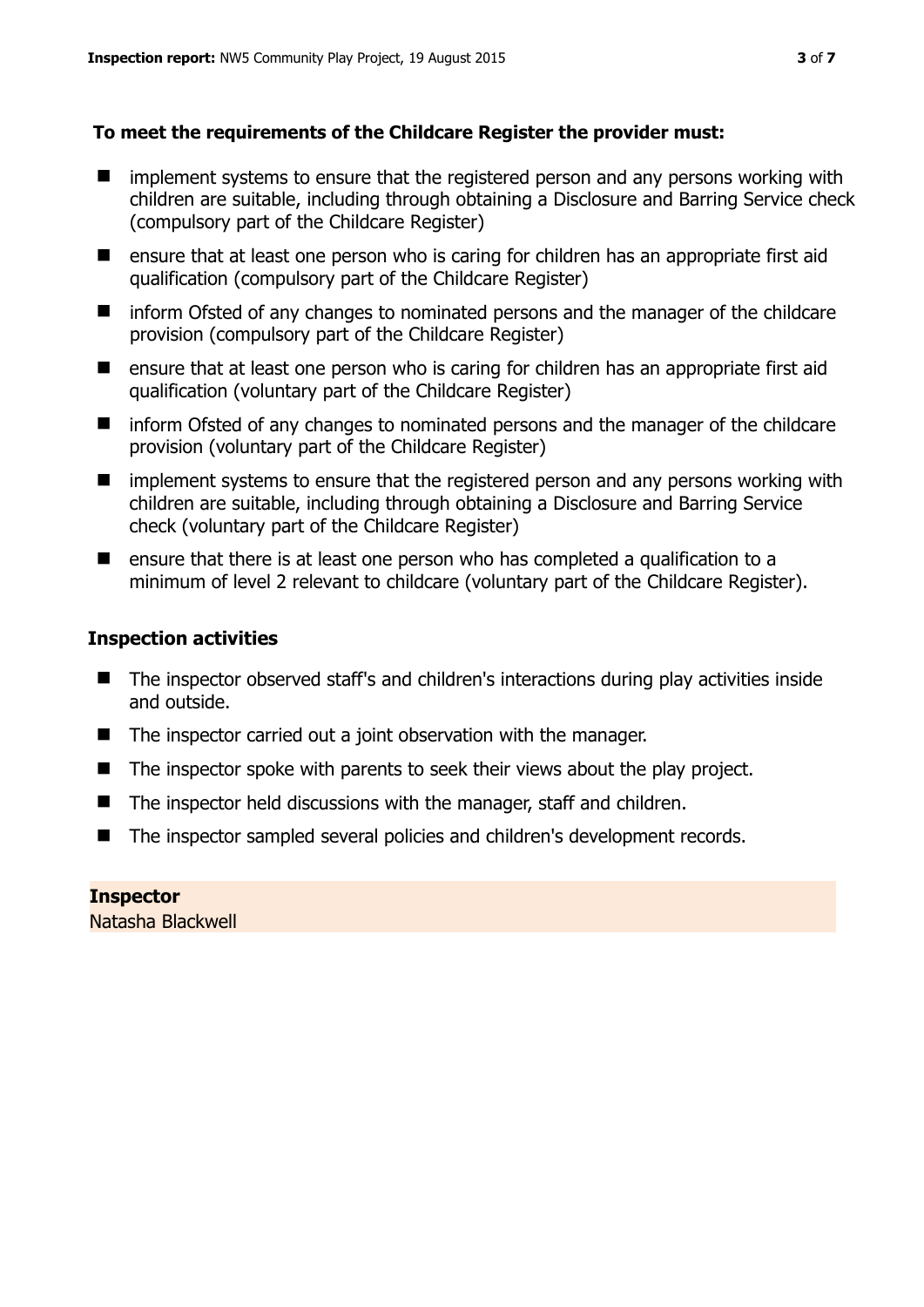## **Inspection findings**

#### **How well the early years provision meets the needs of the range of children who attend. This is good**

Children enjoy their time at the play project and they stay focused during activities. For example, children create pictures with paint and experiment with mixing colours. Children's communication skills are developing well because staff consistently engage them in conversations during daily activities. Children can freely choose from a range of resources and if they require any that are out of reach they are confident enough to ask a member of staff for help. Staff change activities to meet the interests of the children, such as providing dressing-up items which extends their role play ideas. Staff have a good understanding of how children learn new skills during everyday activities and they discuss ideas at the end of each session to further extend children's interests.

#### **The contribution of the early years provision to the well-being of children is inadequate**

The provider does not promote children's well-being sufficiently because of significant weaknesses in ensuring the suitability of staff. The manager ensures that staff carry out risk assessments of the play areas inside and outside which helps to ensure that children can play safely. Children play and interact well with each other. For example, children of all ages take part in group and team games, such as football matches. Therefore, children play collaboratively together and have fun. Staff provide parents with regular feedback about their children's day, including any accidents that children may have. Staff share information with parents about healthy eating ideas, to help them provide nutritious lunches for the children.

#### **The effectiveness of the leadership and management of the early years provision is inadequate**

The quality of the provision is inadequate. The provider has failed to notify Ofsted of changes to the management committee, including the nominated person, and to the manager. Therefore, the provider does not meet the safeguarding and welfare requirements. The manager regularly meets with staff to discuss their progress and highlight any areas for training or development to improve practice. However, there are significant weaknesses in relation to vetting staff during recruitment. The provider does not obtain Disclosure and Barring Service checks as required. The provider relies on checks from previous employers but was unable to supply evidence of the vetting checks completed to show that all staff are suitable. Therefore, no suitability records were available for inspection as required. In addition, staff have not been told that they are expected to disclose information about any persons they live with who may be disqualified. As a result, this demonstrates a lack of understanding of requirements. The newly recruited manager is keen to improve recruitment procedures but is hindered in making changes due to the lack of understanding of the management committee in this respect. The provider does not ensure that other records, such as the first-aid certificates of the only first-aid trained member of staff on the premises, are available. These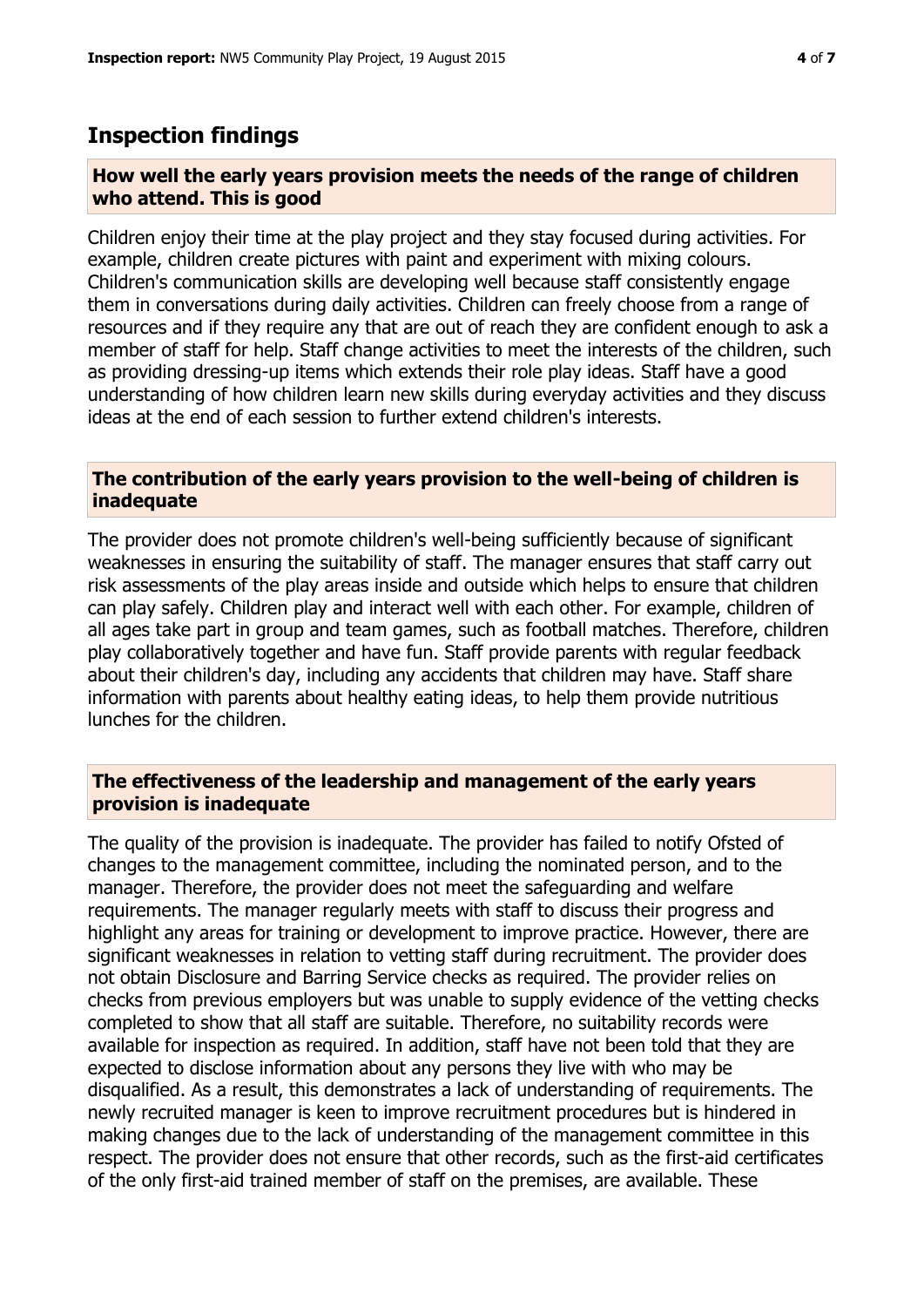weaknesses significantly compromise children's welfare and safety. Staff demonstrate sufficient awareness of safeguarding issues and know the appropriate action to take if there are any child protection concerns. A safeguarding policy is in place. The policy includes restrictions on the use of mobile phones and cameras in the setting. Although none of the staff are childcare qualified, they demonstrate the ability to plan worthwhile play activities and experiences that children enjoy.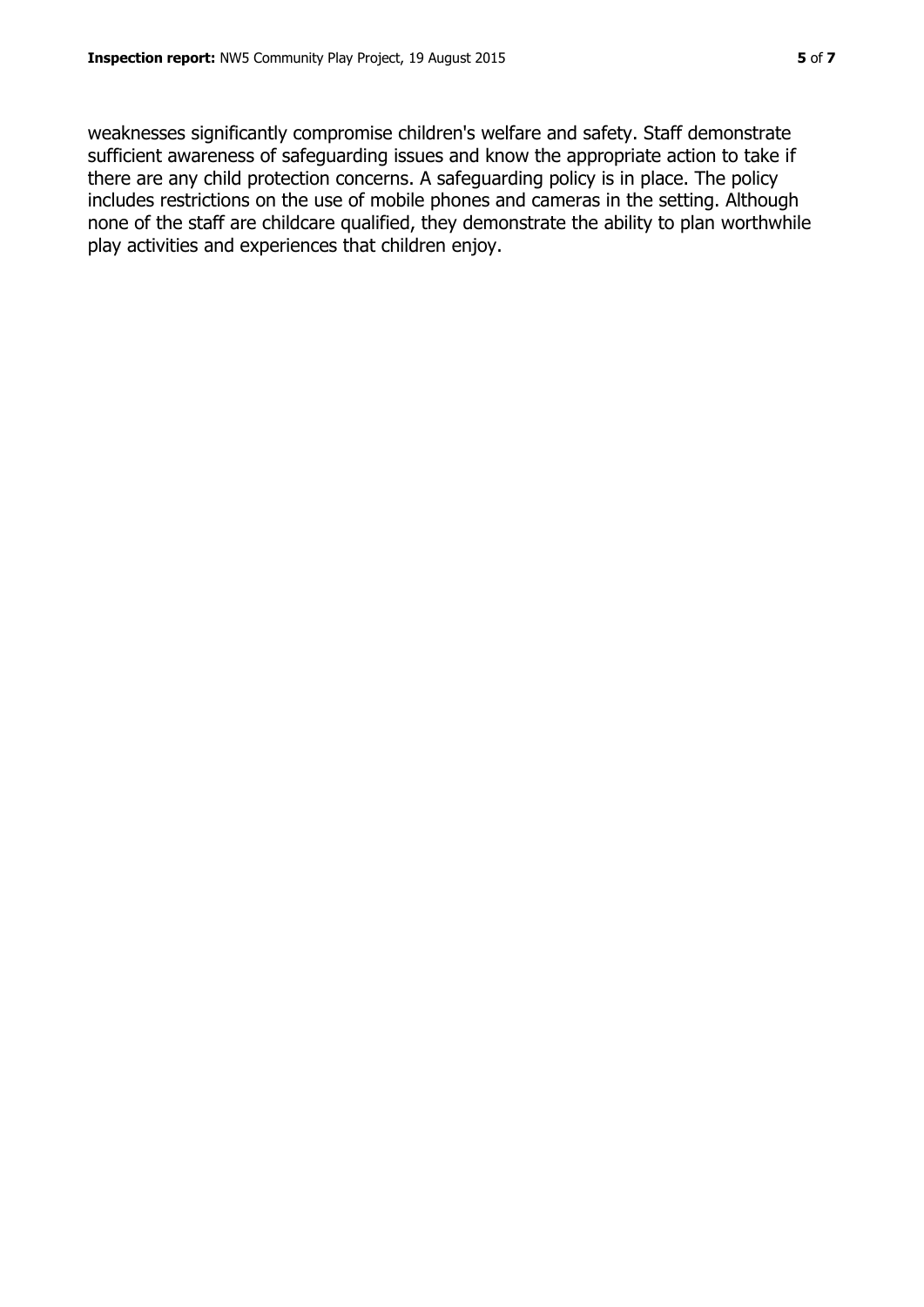# **Setting details**

| <b>Unique reference number</b>     | 116338                     |
|------------------------------------|----------------------------|
| <b>Local authority</b>             | Camden                     |
| <b>Inspection number</b>           | 846104                     |
| <b>Type of provision</b>           | Out of school provision    |
| <b>Registration category</b>       | Childcare - Non-Domestic   |
| <b>Age range of children</b>       | $4 - 8$                    |
| <b>Total number of places</b>      | 40                         |
| Number of children on roll         | 30                         |
| <b>Name of provider</b>            | NW5 Community Play Project |
| <b>Date of previous inspection</b> | 27 September 2011          |
| <b>Telephone number</b>            | 020 7485 8165              |

The NW5 Community Play Project registered in 1975. It operates in Kentish Town in the London Borough of Camden. The project is open each weekday from 3pm to 6.30pm during term time and from 8.30am to 5.30pm during school holidays. The provider employs eight staff, including the manager.

This inspection was carried out by Ofsted under sections 49 and 50 of the Childcare Act 2006 on the quality and standards of provision that is registered on the Early Years Register. The registered person must ensure that this provision complies with the statutory framework for children's learning, development and care, known as the Early Years Foundation Stage.

Any complaints about the inspection or the report should be made following the procedures set out in the guidance 'Complaints procedure: raising concerns and making complaints about Ofsted', which is available from Ofsted's website: www.gov.uk/government/organisations/ofsted. If you would like Ofsted to send you a copy of the guidance, please telephone 0300 123 4234, or email enquiries@ofsted.gov.uk.